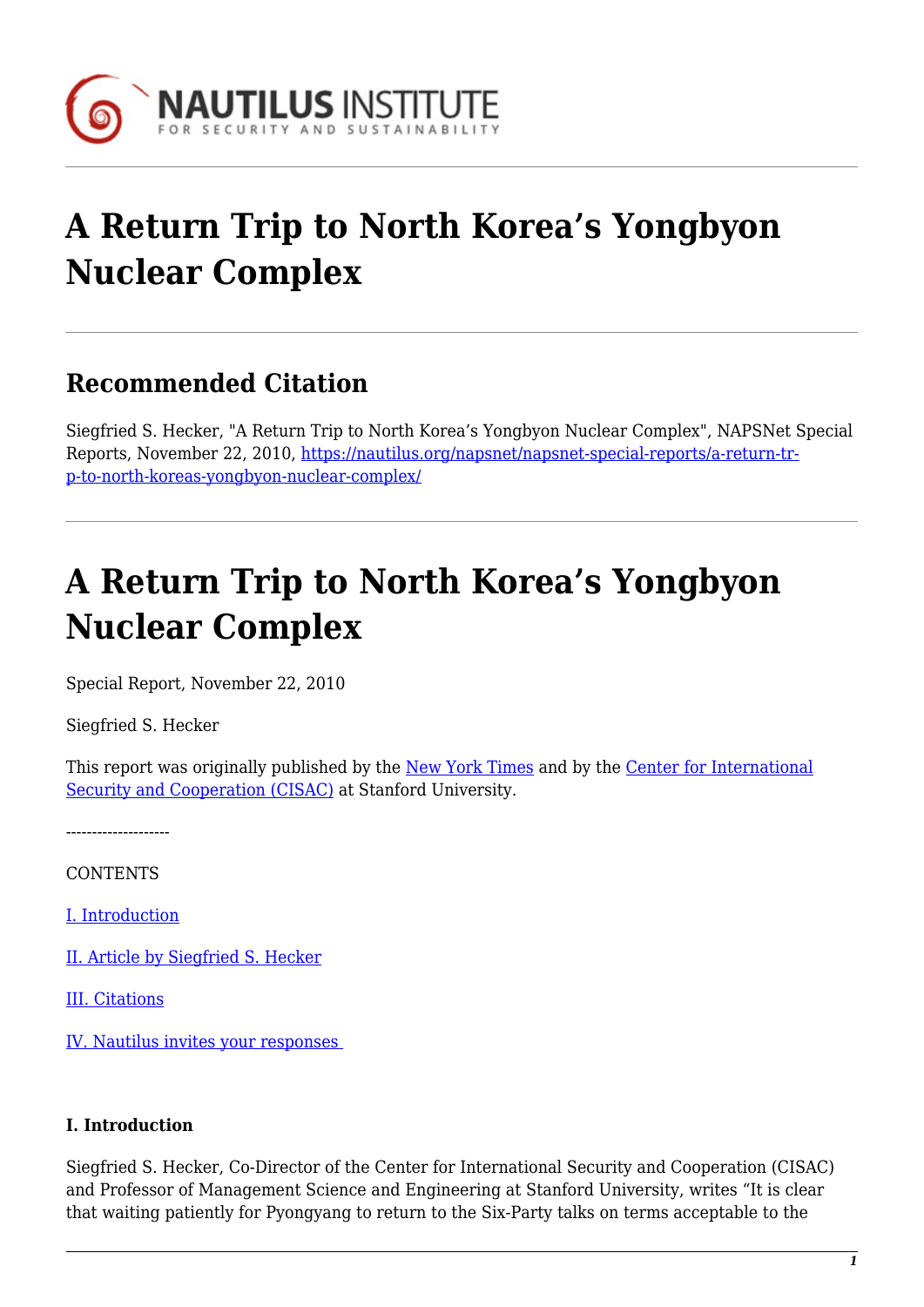United States and its allies will exacerbate the problem. A military attack is out of the question. Tightening sanctions further is likewise a dead end, particularly given the advances made in their nuclear program and the economic improvements we saw in general in Pyongyang. The only hope appears to be engagement. The United States and its partners should respond to the latest nuclear developments so as to encourage Pyongyang to finally pursue nuclear electricity in lieu of the bomb. That will require addressing North Korea's underlying insecurity. A high-level North Korean government official told us that the October 2000 Joint Communiqué, which brought Secretary Madeleine Albright to Pyongyang, is a good place to start."

The views expressed in this article are those of the author and do not necessarily reflect the official policy or position of the Nautilus Institute. Readers should note that Nautilus seeks a diversity of views and opinions on contentious topics in order to identify common ground.

# <span id="page-1-0"></span>**II. Article by Siegfried S. Hecker**

-"A Return Trip to North Korea's Yongbyon Nuclear Complex"

By Siegfried S. Hecker

#### *Summary*

On November 12, during my most recent visit to the Yongbyon Nuclear Complex with Stanford University colleagues John W. Lewis and Robert Carlin, we were shown a 25 to 30 megawatt-electric (MWe) experimental light-water reactor (LWR) in the early stages of construction. It is North Korea's first attempt at LWR technology and we were told it is proceeding with strictly indigenous resources and talent. The target date for operation was said to be 2012, which appears much too optimistic.

At the fuel fabrication site, we were taken to a new facility that contained a modern, small industrialscale uranium enrichment facility with 2,000 centrifuges that was recently completed and said to be producing low enriched uranium (LEU) destined for fuel for the new reactor. Unlike all previously visited Yongbyon nuclear facilities, the uranium enrichment facility was ultra-modern and clean. We were also told that this facility was constructed and operated strictly with indigenous resources and talent.

These facilities appear to be designed primarily for civilian nuclear power, not to boost North Korea's military capability. That can be accomplished much more expeditiously by restarting the dormant 5 MWe gas-graphite reactor, constructing a new, larger gas-graphite reactor and conducting additional nuclear tests; but we saw no evidence of continued plutonium production at Yongbyon. Nevertheless, the uranium enrichment facilities could be readily converted to produce highly-enriched uranium (HEU) bomb fuel (or parallel facilities could exist elsewhere) and the LWR could be run in a mode to produce plutonium potentially suitable for bombs, but much less suitable than that from their current reactor.

This visit allowed us to answer some questions about Pyongyang's nuclear directions; but it also raised many more. How the United States and its partners respond to these developments may help to shape whether Pyongyang will rely more on the bomb or begin a shift toward nuclear electricity, which it wants both for economic and symbolic reasons.

#### *Yongbyon Nuclear Scientific Research Center*

This was my fourth trip to the Yongbyon nuclear complex. During my first visit in January 2004, they showed me a sample of plutonium metal that was reprocessed from the spent fuel rods that had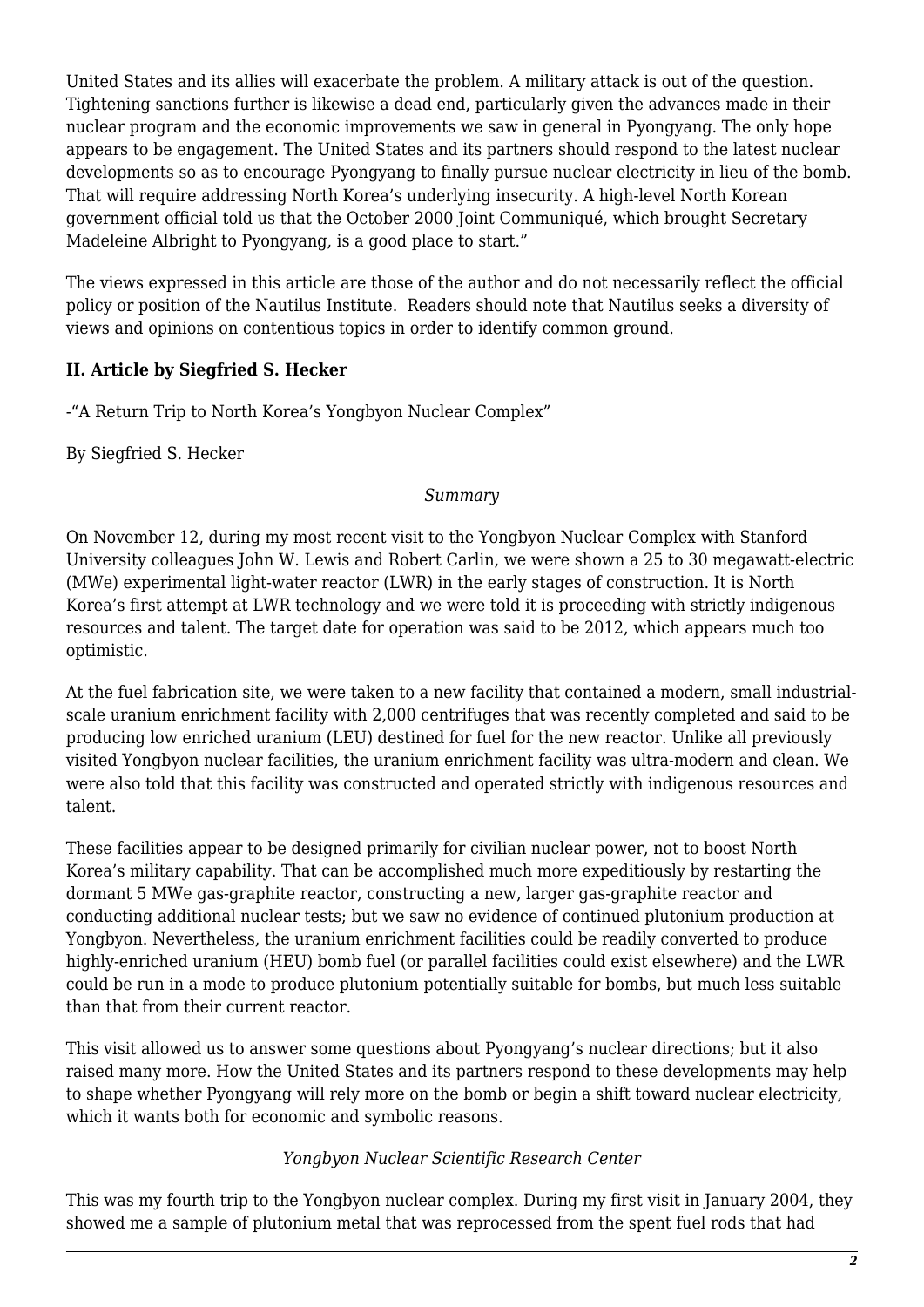been stored since 1994 as part of the Agreed Framework and subsequently used as bomb fuel for its nuclear test. During all six of my previous trips to North Korea, government officials and technical specialists denied the existence of any uranium enrichment activities. Following the 2009 rocket launch and second nuclear test, Pyongyang expelled the U.S. technical team and international inspectors and declared that it would build its own light-water reactor (LWR) and produce its own fuel. For this visit, I requested to see the key nuclear sites to judge their current status and to see the uranium enrichment technology that they announced in September 2009 to have been successful.<sup>[1]</sup> On Nov. 12, we were taken to Yongbyon and shown an LWR construction site and a uranium enrichment centrifuge facility.

At the new three-story Guest House, we were met by a small Yongbyon technical team and representatives of the General Bureau of Atomic Energy. The senior technical official gave the following introduction: "In the 1980s and 1990s, we agreed to give up our reactors for LWRs, 2,000 Megawatt-electric (MWe) by 2003. In the early 1990s we built 50 and 200 MWe reactors (of gasgraphite design). Now they have become ruined concrete structures and iron scrap. We have not been able to contribute to the national demand for electricity. So, we decided to make a new start. For us to survive, we decided to build our own LWR. On April 15, 2009, the Foreign Ministry stated that we will proceed with our own LWR fuel cycle. We have completed the discharge of the 5 MWe spent fuel, reprocessed it and delivered it to the military for weaponization[.\[2\]](#page-7-2) Our nuclear program has not proceeded as expected, we have not delivered electricity and that has impacted the economic condition of our country. We will use our economic resources to solve the electricity problem. We are willing to proceed with the Six-Party Talks and the September 19, 2005 agreement, but we cannot wait for a positive agreement. We are trying our best to solve our own problems. We will convert our center to an LWR and pilot enrichment facility. It is a high priority to develop uranium enrichment. We will have some difficulties with this, but we are proceeding with the LWR fuel cycle. We have designated a site for the LWR and also for uranium enrichment – it is the first stage, so it is first priority. The construction is completed and the facility is operational. You will be the first to see this facility. We showed the LWR construction site to the Korea Economic Institute delegation (Charles L. Pritchard and colleagues)."[\[3\]](#page-7-3) Our hosts had initially targeted our visit to the complex to last 3.5 hours, including lunch. Unlike in my previous visits to Yongbyon, the technical team clearly had instructions to show us only the basics at two facilities and answer a minimum of questions. We were hurried along at every stage. We eventually spent 3.5 hours at the site before lunch.

#### *Experimental 25 to 30 MWe LWR construction*

At the 5 MWe reactor site we were taken to a construction site that had been identified previously from overhead imagery. $[4]$  The chief engineer of the 5 MWe reactor showed us the site and answered questions, but only when pressed. The large excavated pit was roughly 40 meters by 50 meters by 7 meters deep. A concrete foundation 28 meters square with round concrete preforms for the reactor containment vessel was visible. The containment vessel was about one meter high at the time we saw it. We were told it will be 22 meters diameter, 0.9 meters thick and 40 meters high. It is designed for a power level of 100 MW (thermal). He chose not to specify the electrical power, but said that the conversion efficiency is typically 30 percent. Therefore, I estimate the electrical power to be roughly 25 to 30 MWe.

This, of course, is much smaller than the two 1,000 MWe LWRs that were being constructed as part of the KEDO project at the Kumho site[.\[5\]](#page-7-5) They explained that the LWR design is different from their experience base of gas-graphite reactors; hence they are building this small prototype first. Once they have mastered this technology, they will build a bigger LWR. However, even with the 25 to 30 MWe reactor, they will build two electrical generators that will supply electricity to the local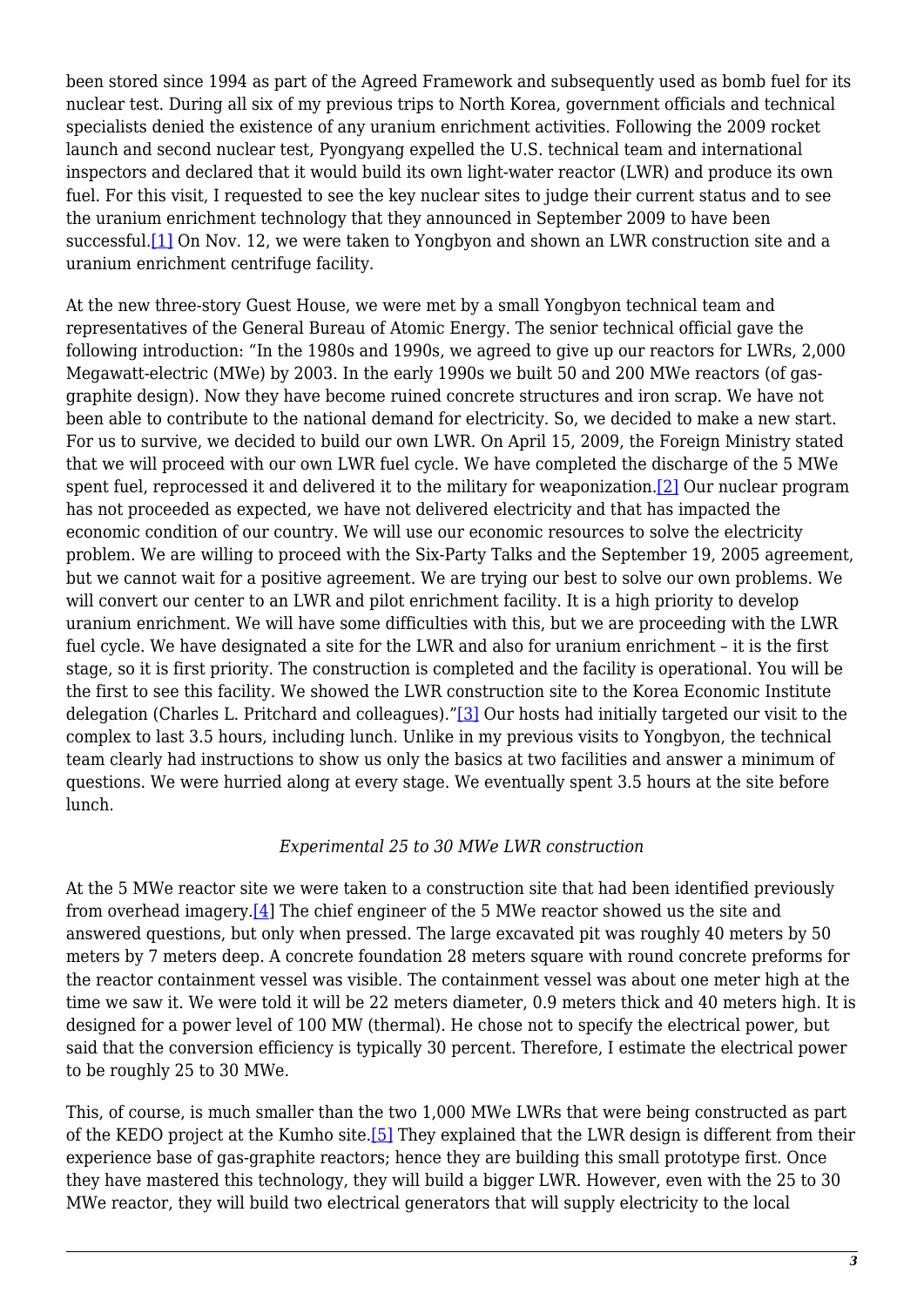communities and be hooked into the national grid. The chief engineer said the construction was started on July 31, 2010. He said the target date for operations is 2012 (which is unreasonably optimistic, but coincides with the centenary of Kim Il-sung's birth and is the target date for most current major projects). There were nearly 50 workers on the floor – all of them dressed in dark blue coveralls and hard hats. We enquired about reactor safety analysis and practices. They claimed to have excavated down to the bedrock and that they had performed seismic analysis of the site.

The pressure vessel will be fabricated out of high-strength steel, possibly with a stainless steel liner. The chief engineer said that they will be able to manufacture it domestically. They will make all the pumps and other reactor components domestically and have the requisite welding capabilities. In addition to the standard propaganda signs, they displayed the following safety sign at the site: "Safety first – not one accident can occur!" I asked if they have a nuclear regulatory agency. The chief engineer said that the National Nuclear Safety Commission has oversight. They submitted their plans to the Commission. They inspect the site. They have nuclear specialists at the Standing Committee and have inspectors on the site.

The reactor will be fueled with uranium dioxide fuel enriched to 3.5%, typical of LWR fuel, but very different from the metallic uranium alloy fuel rods used in the gasgraphite reactor. A full load of fuel is comprised of four tonnes of uranium. In a separate discussion, they reiterated that they had ample domestic uranium ore resources. They were not certain what cladding material would be used, stating that they are still working on many of the details. The reactor design team is a new, young team without reactor design experience. However, they assured us that they would be mentored by the experienced gas-graphite reactor designers. The new designers are in their 40s, graduated from North Korean universities and have spent their careers at Yongbyon. They have not brought any of the North Korean KEDO LWR team members to Yongbyon at this time, but may do so for the operational phase.

## *Uranium enrichment facility – called the "Uranium Enrichment Workshop"*

At the fuel fabrication plant we entered what appeared to be a new building about 100 meters long, across from the tall uranium oxide production building. We later identified it as the former metal fuel rod fabrication building, which I had visited in Feb. 2008 to verify their disablement actions. We walked up polished granite steps to the second-floor control room and observation area. The first look through the windows of the observation deck into the two long high-bay areas was stunning. Instead of seeing a few small cascades of centrifuges, which I believed to exist in North Korea, we saw a modern, clean centrifuge plant of more than a thousand centrifuges all neatly aligned and plumbed below us. There were two high-bay areas on each side of the central island. The high-bay areas were two stories high and we were told 50 meters long each. We estimated the width of the bays to be 12 to 15 meters. There were three lines of centrifuge pairs, closely spaced, the entire length of each hall. We were told that they began construction in April 2009 and completed the operations a few days ago. Overhead imagery now shows a building with a blue roof about 120 meters long.

We estimated the centrifuges to be about 8 inches (20 cm) in diameter and approximately 6 feet (1.82 meters) high. They looked like smooth aluminum casings (no cooling coils visible) with three small stainless steel tubes emanating from the top to the central plumbing that ran the length of the facility. The highest horizontal line appeared to be an insulated pipe about 10 cm diameter. The chief process engineer told us (in response to persistent questioning [\[6\]\)](#page-7-6) that the facility contained 2,000 centrifuges in six cascades (one thousand centrifuges and three cascades on each side). He would not provide us with the physical dimensions, stating that the United States would also not release such proprietary information. When asked if they were P-1 centrifuges,[\[7\]](#page-7-7) he said no. When pressed, he said the rotors were made of alloys containing iron[.\[8\]](#page-7-8) In response a subsequent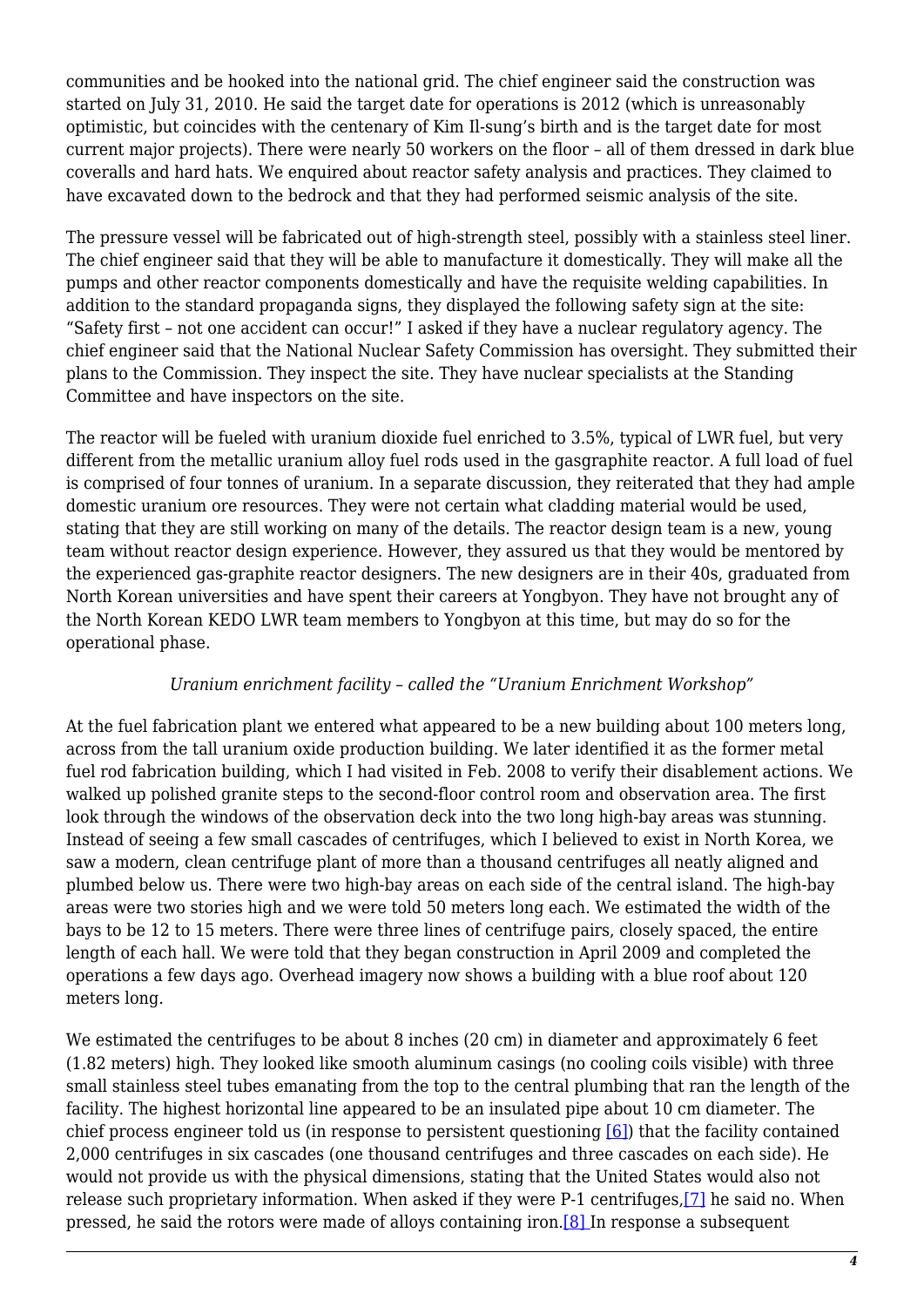question, the chief process engineer implied that the rotors had single bellows. The casings, he said, were made from an aluminum alloy. He claimed all components were manufactured domestically, but modeled after the centrifuges at Almelo and Rokkasho-mura[. \[9\]](#page-7-9) We were able to extract the most important detail, that is, the enrichment capacity, which he said was 8,000 kg SWU/year[.\[10\]](#page-7-10) The average enrichment level is 3.5% and the tails are 0.27%. The reactor designers told him to target enrichment levels from 2.2 to 4%.

The control room was astonishingly modern. Unlike the reprocessing facility and reactor control room, which looked like 1950s U.S. or 1980s Soviet instrumentation, this control room would fit into any modern American processing facility. They had five large panels in the back that had numerous LED displays of operating parameters. They had computers and four flat-screen monitors (similar to ones we saw at the e-Library at Kim Il-sung University in Pyongyang). The monitors had flow diagrams and lots of numbers displayed, but they ushered my past so quickly that I was not able to tell what they signified.

We went into the recovery room, in which we saw two operators, two flat screen panels, and lots of tanks and plumbing. There was a set of steps leading down to the ground floor. There were many small, galvanized steel panels and small tanks, and one big tank in the back. We did not get a good look, but it may have been about one meter diameter and two meters long, horizontally positioned. We were ushered outside as quickly as possible, but continued to ask questions.

I expressed surprise that they were apparently able to get cascades of 2,000 centrifuges working so quickly, and asked again if the facility is actually operating now –we were given an emphatic, yes. We were not able to independently verify this, although it was not inconsistent with what we saw. We probed more deeply into their claims of indigenous fabrication. For example, do they have flowform machines to make the rotors, and what about the bearings? We received no concrete answers. He claimed that they produce uranium hexafluoride, the feed material for gas centrifuges but which they had never admitted having produced in the past.<sup>[\[11\]](#page-7-11)</sup> They said they have sufficient throughput for the size of the centrifuge facility.

I asked again about the fuel – will it be UO2 and how will they make it? He said the process for learning how to make UO2 had begun. It is difficult and we will have problems. We cannot get help from the outside, so we have to do it by ourselves. So, he said, we will get started now. Before being whisked away back to the Guest House for a late lunch and departure, in response to my question, the senior Yongbyon official confirmed that they are enriching uranium now in the facility. When I pointed out that the outside world will be concerned about their ability to convert the facility to make HEU, he stated that anyone can tell by looking at the monitors in the control room that the cascades are configured for LEU. Besides, he said, they can think what they want.

## *Update on status of existing plutonium production facilities*

Although we were not specifically taken to the plutonium production facilities, the facilities that we visited were located in the same areas. The 5 MWe reactor, which is adjacent to the new LWR construction site, appeared dormant. There were at least two long barrack-style buildings between the new construction site and the river. We were told that the 5 MWe reactor is in stand-by status with regular maintenance. We were reminded that the cooling tower was destroyed (June 2008) but the chief engineer was confident that they could the reactor should they decide to do so (my previous estimate was that it would require approximately six months to do so). We were told the fresh fuel, which could be used to refuel the reactor, was still stored in the same warehouse in which I last saw it in 2008 (at the fuel fabrication facility). I was told that there was insufficient time to visit the warehouse.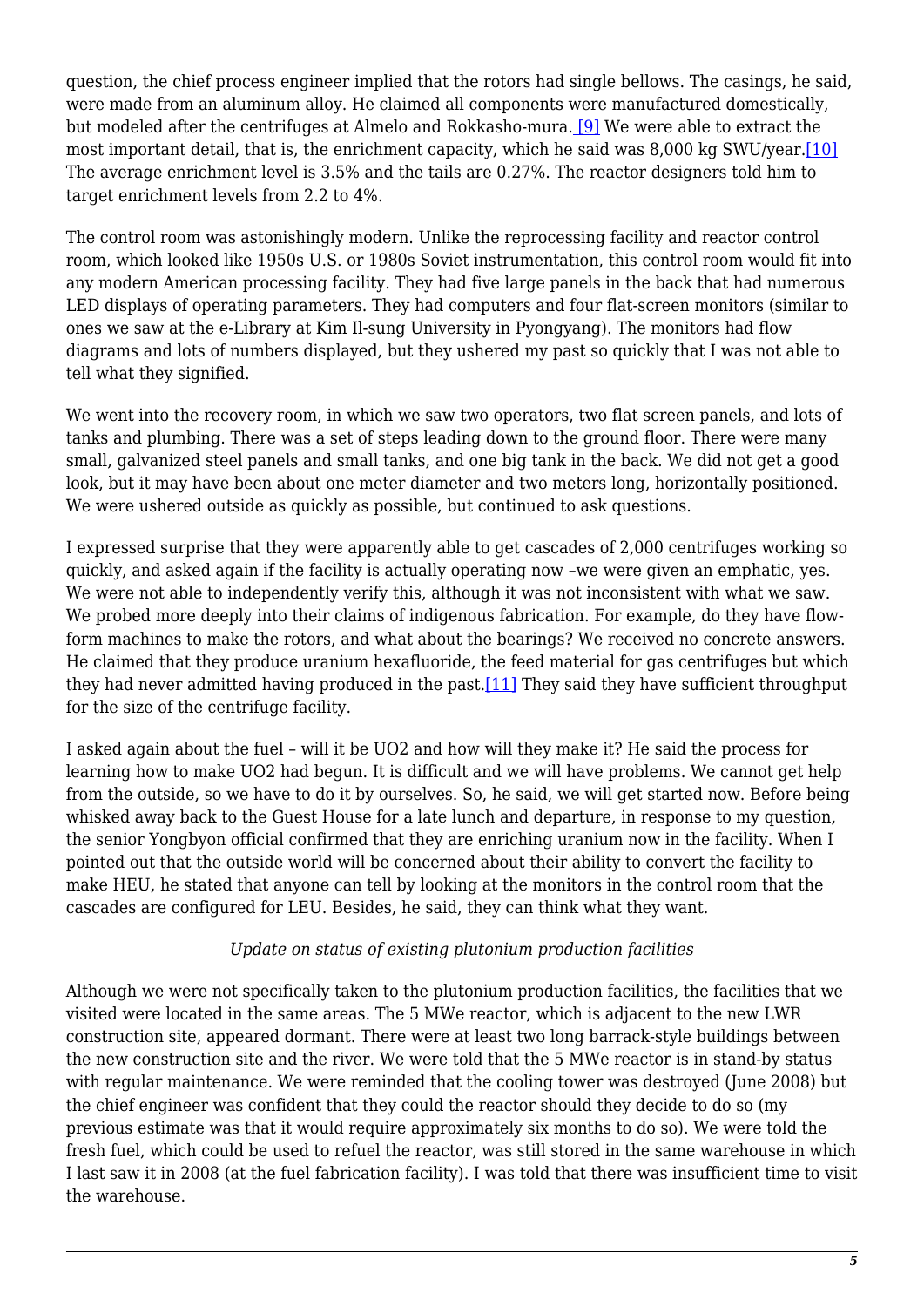The 50 MWe reactor, which was near completion in the mid-1990s but abandoned during the Agreed Framework was being dismantled with large cranes. It looked just like the senior Yongbyon technical official described it: "a ruined concrete structures and iron scrap." No activity was apparent at the reprocessing facility as we drove past it. There are several new buildings at the fuel fabrication site, including the one containing the centrifuge cascade halls. That building was previously designated as Building 4, which housed the uranium metal fuel rod fabrication. Its interior was completely reconstructed and its exterior appeared freshly renovated.

To summarize the status of the plutonium facilities; the 5 MWe reactor has not been restarted since it was shut down in July 2007. The spent fuel rods were reprocessed following North Korea's termination of the Six-Party talks in April 2009. No new fuel has been produced and the fresh fuel produced prior to 1994 (sufficient for one more reactor core) is still in storage. Pyongyang, has apparently decided not to make more plutonium or plutonium bombs for now. My assessment is that they could resume all plutonium operations within approximately six months and make one bomb's worth of plutonium per year for some time to come.

#### *Discussion*

The findings from this trip answer many questions about the North's nuclear directions, but they also raise at least as many. I will give a preliminary analysis here. Clearly much more will have to be done by many more analysts to understand the implications of these developments in North Korea.

The plutonium program remains frozen, and has perhaps even taken another step backward. They converted the metal fuel rod fabrication facility into the centrifuge cascade halls, thereby making it more difficult to make fuel for the plutonium production reactor. The LWR will produce plutonium, but it is much less suitable for bombs than that from the 5 MWe reactor. In addition, the reprocessing facility operations would have to be reconfigured to reprocess the LWR fuel. My previous estimate of the North Korean plutonium inventory from its 5 MWe reactor of 24 to 42 kilograms (sufficient for four to eight primitive nuclear weapons) still stands.[\[12\]](#page-7-12)

A North Korean uranium enrichment program has long been suspected. I believe they started early, perhaps in the 1970s or 1980s, but then did not try to accelerate the effort until their dealings with A.Q. Khan in the 1990s. However, the 2,000-centrifuge capability significantly exceeds my estimates and that of most other analysts[.\[13\] W](#page-7-13)e were not able to confirm that the facility is fully operational. It typically requires much more time to bring cascades of this size into full operation.[\[14\]](#page-8-1) Nevertheless, they have either done it as they claim, or are most likely capable of doing so shortly. With the 8,000 kg- SWU/yr capacity, North Korea could produce up to 2 tonnes of LEU or, if the cascades are reconfigured, up to 40 kg HEU. The LEU capacity is consistent with the requirements of the LWR under construction. It would have to be expanded significantly if North Korea eventually builds a large LWR. Whether LEU or HEU is produced in the facility is easy to monitor with on-site presence or on-site instrumentation. However, the greatest concern is that a facility of equal or greater capacity, configured to produce HEU exists somewhere else. Such a facility would be difficult to detect as demonstrated by the fact that this facility was undetected in the middle of the Yongbyon fuel fabrication site. The only factors that would limit North Korea's ability to build more are the procurement or production of many of the specialty materials and pieces of equipment – such as maraging steel, high-strength aluminum alloys, ring magnets, frequency converters, special bearings, vacuum equipment, flow meters, etc. We have little knowledge of what the North's indigenous fabrication capabilities are. If North Korea claims its uranium program is strictly peaceful, then the burden of proof is on it, especially since they continued to deny it during the Six-Party negotiations.

One of the most puzzling issues is how they got this far? Albright and Brannan [\[13\]](#page-7-13) recently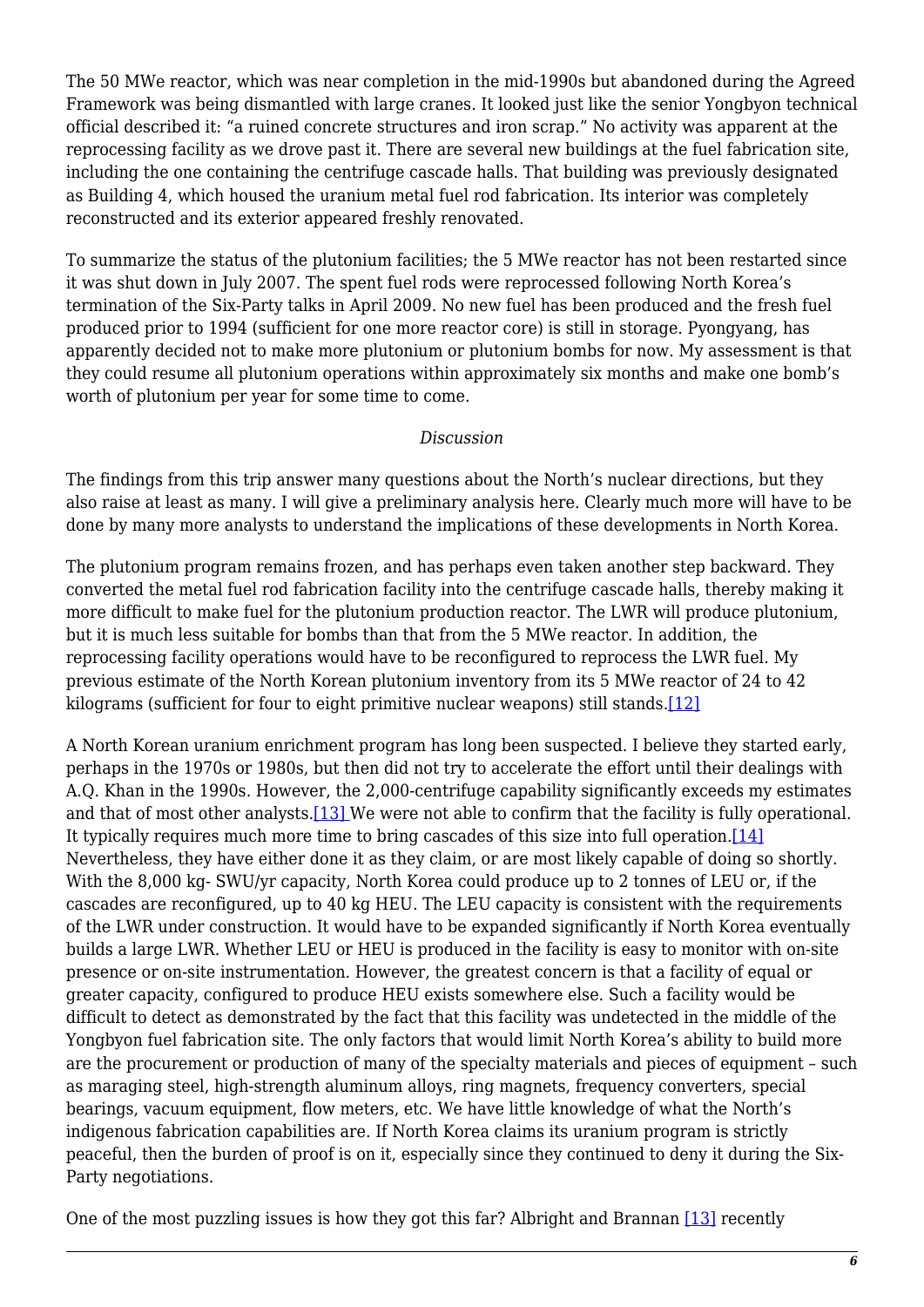presented a detailed analysis of the status of North Korea's uranium enrichment program. They demonstrate a clear pattern of cooperation and exchange with Pakistan, including crucial elements such as on-site training of North Korean technical specialists at the Khan Research Laboratory. They also show troubling procurement scheme, particularly with commercial entities in China. I have previously stated my concern about potential cooperation and exchanges in uranium technologies between North Korea and Iran. However, a detailed analysis and reevaluation taking into account the findings from this trip is now in order. A better understanding is important because it will help us better judge the capacity of current and planned North Korean enrichment capacity.

Understanding North Korea's motivation is even more difficult. In the Daedalus essay[,\[12\]](#page-7-12) I showed how an initially security-driven motivation for the bomb took on important domestic and international dimensions. Pyongyang has clearly stated that it will retain its nuclear weapons as a deterrent so long as U.S. hostile policies persist. North Korean officials with whom we met on this trip made it abundantly clear that there will be no denuclearization without a fundamental change in U.S. - North Korean relations. In the Daedalus article and a subsequent article,[\[15\]](#page-8-2) I make the case that Pyongyang has seriously pursued nuclear electricity; it has both practical and symbolic importance. It views LWRs as the modern path to nuclear power. It was prepared several times in the past to trade its bomb-fuel producing reactors for LWRs. This time we were told, "We have given up; we will do it on our own." We were reminded that in April 2009 they announced their intention to build an LWR and to make their own fuel, including enrichment. They said, "no one believed us, including you, Dr. Hecker." They can claim with some justification that the uranium enrichment program is an integral step toward an LWR and nuclear electricity.

I believe that although this peaceful program can be diverted to military ends, the current revelations do not fundamentally change the security calculus of the United States or its allies at this time. Pyongyang has gained significant political leverage already from the few plutonium bombs they have. Building more sophisticated bombs that can be mounted on a missile is better done with plutonium than HEU. However the production of large quantities of HEU and additional nuclear tests would allow them to increase the size of their arsenal. Even more troubling would be the potential of export of fissile materials or the means of producing them, which now include centrifuge technologies. For these reasons, the United States and North Korea should not sit by idle.

#### *Where do we go from here?*

Is Pyongyang really pursuing a modern nuclear electricity program? If so, what are its chances of success without outside help? Has Pyongyang decided to abandon its plutonium production complex (or at least keep it dormant)? Does it have additional uranium centrifuge facilities that could easily be dedicated to producing HEU bomb fuel? How did North Korea acquire centrifuge technology at such a level of sophistication and when? Why did Pyongyang decide to show us the facilities now and how does this fit into their broader strategy of how to deal with its domestic and international challenges? These and other questions will take more time and more people to answer. One thing is certain: these revelations will cause a political firestorm. Some will use them to prove that Pyongyang can't be trusted. Some will use them to justify the October 2002 U.S. decision to confront Pyongyang about uranium enrichment, which terminated the Agreed Framework. Some, most likely China and Russia, will claim that North Korea is within its sovereign rights to develop nuclear energy. The issue is complicated by the inherently dual-use nature of nuclear technology. It is possible that Pyonyang's latest moves are directed primarily at eventually generating much-needed electricity. Yet, the military potential of uranium enrichment technology is serious. It is clear that waiting patiently for Pyongyang to return to the Six-Party talks on terms acceptable to the United States and its allies will exacerbate the problem. A military attack is out of the question. Tightening sanctions further is likewise a dead end, particularly given the advances made in their nuclear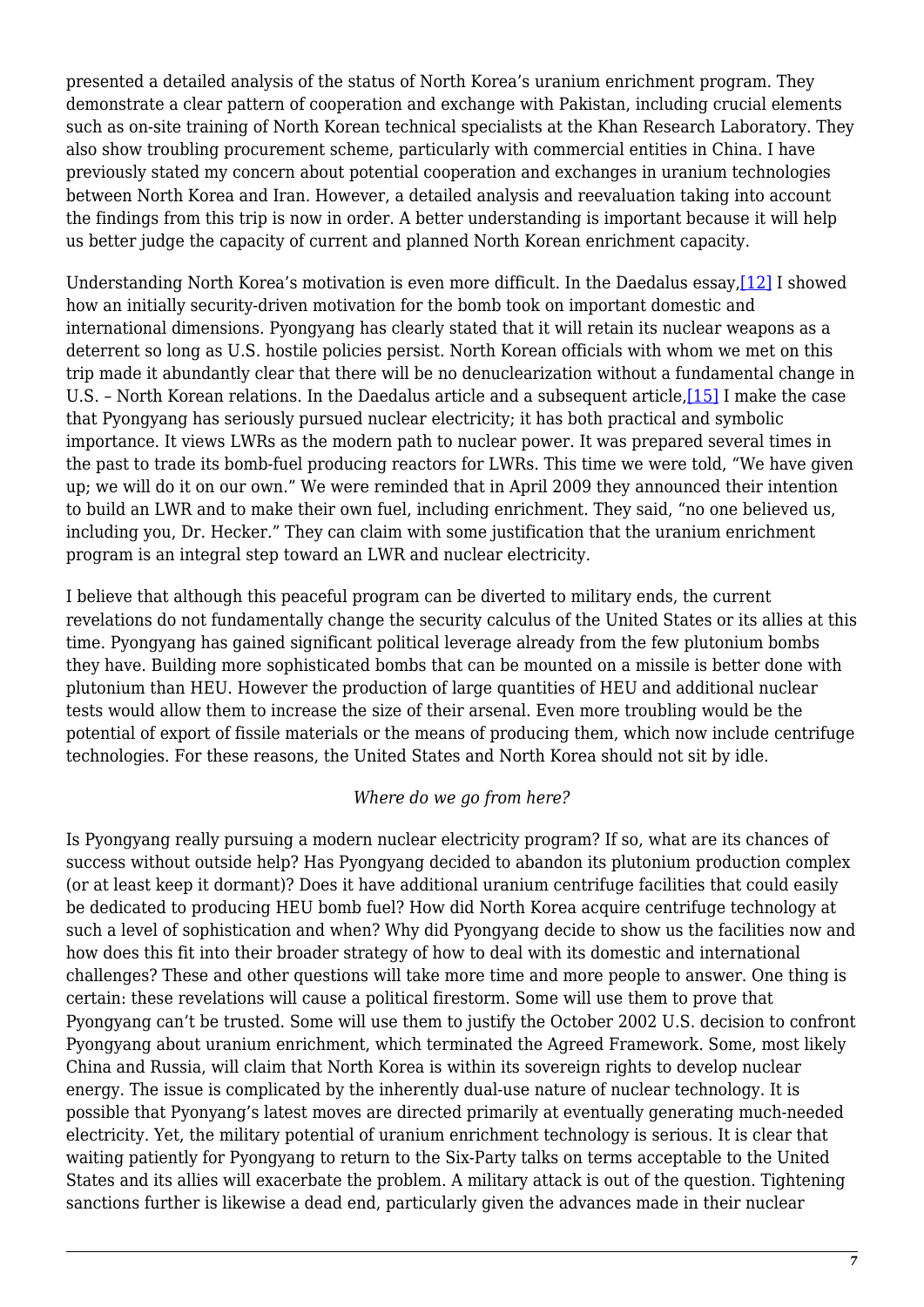program and the economic improvements we saw in general in Pyongyang. The only hope appears to be engagement. The United States and its partners should respond to the latest nuclear developments so as to encourage Pyongyang to finally pursue nuclear electricity in lieu of the bomb. That will require addressing North Korea's underlying insecurity. A high-level North Korean government official told us that the October 2000 Joint Communiqué, which brought Secretary Madeleine Albright to Pyongyang, is a good place to start.

# <span id="page-7-0"></span>**III. Citations**

<span id="page-7-1"></span>[1] In a September 4, 2009 letter to the President of the UN Security Council, the North Korean permanent representative to the United Nations stated that North Korea's "experimental uranium enrichment has successfully been conducted to enter into completion phase." (Korean Central News Agency – KCNA).

<span id="page-7-2"></span>[2] A reference to North Korean action following the expulsion of the U.S. technical team and international inspectors.

<span id="page-7-3"></span>[3] This quote is based on our notes of the interpreter's version of the technical official's comments.

<span id="page-7-4"></span>[4] David Albright and Paul Brannan,

<span id="page-7-5"></span>[5] The Korean Peninsula Energy Development Organization (KEDO) project was to have the United States and other parties build two 1,000 MWe LWRs for North Korea at the Kumho site. It was established in March 1995 as part of the Agreed Framework. The LWR project was terminated in 2006. http://www.nti.org/e\_research/official\_docs/inventory/pdfs/kedo.pdf

<span id="page-7-6"></span>[6] The chief process engineer told us at the outset that they did not want to show us this facility, but their superiors told them to do so. Consequently, they showed us as little as possible, did not volunteer any information, and hurried us along as much as possible.

<span id="page-7-7"></span>[7] The P-1 designation refers to the Pakistani design copied from the least advanced URENCO centrifuges. These contain high-strength aluminum alloy rotors and high-strength aluminum alloy casings.

<span id="page-7-8"></span>[8] This most likely makes them P-2 centrifuges (which were based on the German G-2, that was developed by the Germans as part of the URENCO consortium), which typically have high-strength maraging steel rotors that can by spun much faster than the aluminum rotors, thereby increasing the throughput.

<span id="page-7-9"></span>[9] URENCO's enrichment facilities are located in Almelo, Netherlands and Japanese Nuclear Fuels Limited operates a uranium enrichment facility in Rokkasho-mura.

<span id="page-7-10"></span>[10] The kg SWU is an acronym for kg of separative work units. It refers to the amount of isotope separation achieved (separating the fissile U-235 isotope from the non-fissile U-238 isotope).

<span id="page-7-11"></span>[11] In spite of prior North Korean denial, the nuclear materials recovered in Libya in 2003 when Col Gadaffi relinquished his nuclear weapons program were reputed to include a shipment of uranium hexafluoride from North Korea.

<span id="page-7-12"></span>[12] Siegfried S. Hecker, "Lessons learned from the North Korean nuclear crises," Daedalus, Winter 2010, pp. 44-56.

<span id="page-7-13"></span>[13] For example, see Hui Zhang, "Assessing North Korea's uranium enrichment capabilities,"